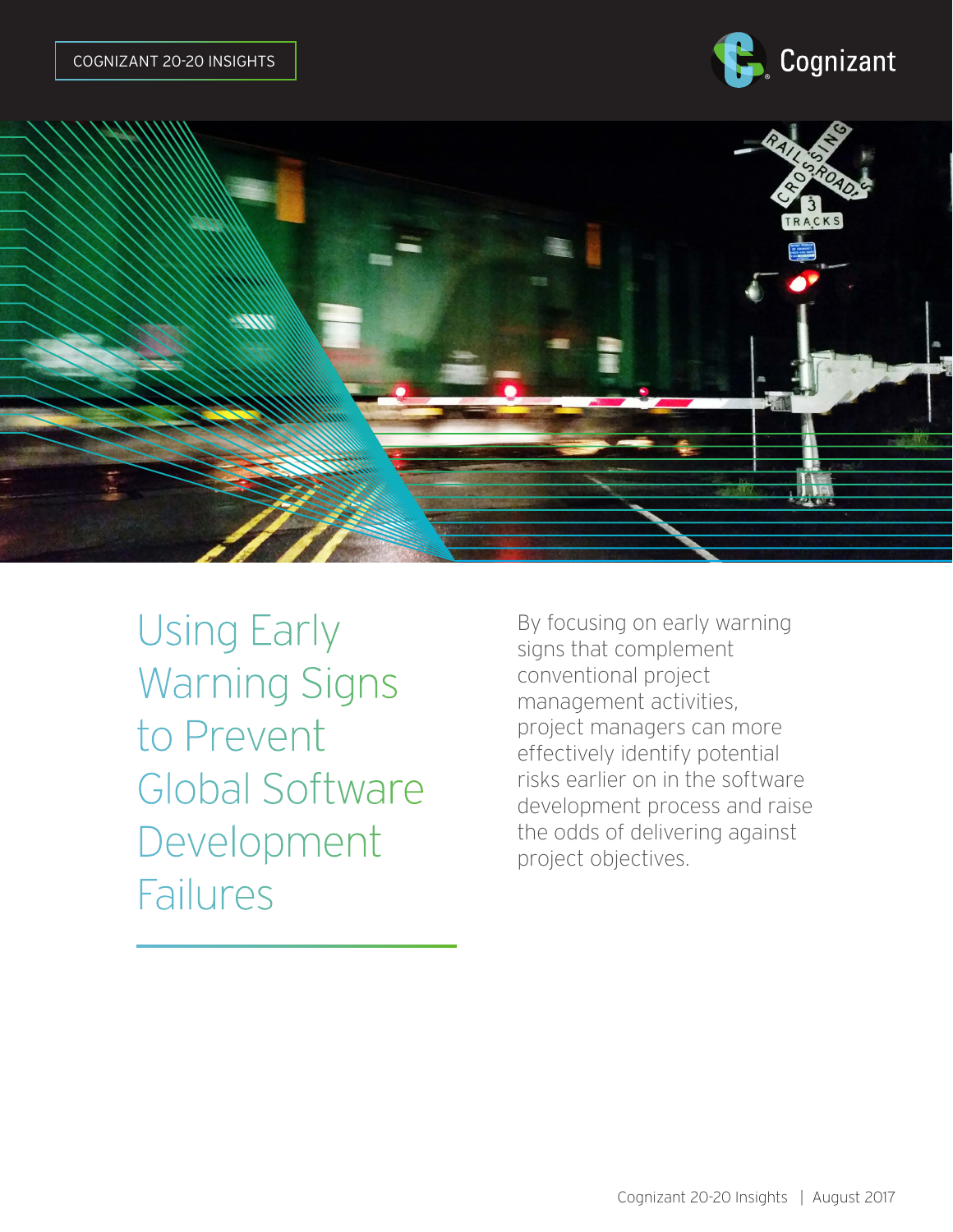### Executive Summary

Every software project is a unique undertaking that requires project management based on its objective, team location, project setup, technology, environment, etc. Global software projects executed in emerging nearshore or offshore locations, such as Hungary or China, involve more risks than co-located or domestic ones. Identifying and proactively managing risks in the early project stages will set a solid foundation for the subsequent execution stages.

For many organizations, risk management measures employed in global projects may not be adequate to identify risks or issues early enough in a relatively new project environment. This white paper discusses early warning signs (EWSs) of failure that are more concrete and noticeable than risks. It discusses how to operationalize the project assessment in early stages, using EWSs to complete the project as originally planned.

There are several heuristics, such as type, clarity, context and cultural aspects, that aid the identification and analysis of EWSs in a project assessment. The assessment process should proceed through three main phases: elicitation, analysis and recommendation. After identifying the EWSs of failure, they need to be managed effectively based on the strategies and measures recommended in the project assessment.

Several challenges can hinder the project manager in detecting EWSs early enough in projects, especially in tightly-scheduled projects. For example, during execution, project managers need to understand the global work context and related cultural elements on which to base their decisions – as well as gut intuition – to manage warning signs. EWSs can help overcome project managers' predilection for not identifying issues early enough in the project. We suggest using an EWS tool to increase the odds of project delivery success, particularly if the project assessment is carried out by independent assessors that offer an objective viewpoint.

## **DETECTING EARLY WARNING SIGNS**

In today's digital economy, companies worldwide are embarking on a greater number of IT projects with ever-increasing global scope. Team members in global projects often find themselves in a remote mode and collaborate with their counterparts using virtual communication channels. This has been the case with software projects executed in emerging nearshore or offshore countries such as Hungary or China. The intangible and invisible nature of code, as well as its inherent complexities, make software projects challenging to complete against plan even when co-located teams are used. The risk of project failure is higher in distributed, global projects than in domestic projects<sup>1</sup> and thus they require particular attention from global project managers.

Apart from the physical distance and time-zone differences involved, global projects are characterized by potential language and cultural barriers. Even though English has become the *lingua franca* in such projects, cultural differences at individual, national, organizational and professional levels persist and can affect project outcomes. Cultural research conducted by Hofstede, $^2$  Trompenaars $^3$  and others have revealed the different layers of cultural orientation in people. Nevertheless, the good news is that the success of projects depends more on work practices than cultural orientations, $\sp4$  and that such practices within a project can be managed effectively by project managers. This allows team members to feel part of the project by retaining most of their cultural identities.

Behavioral differences of team members due to cultural differences could cause tensions within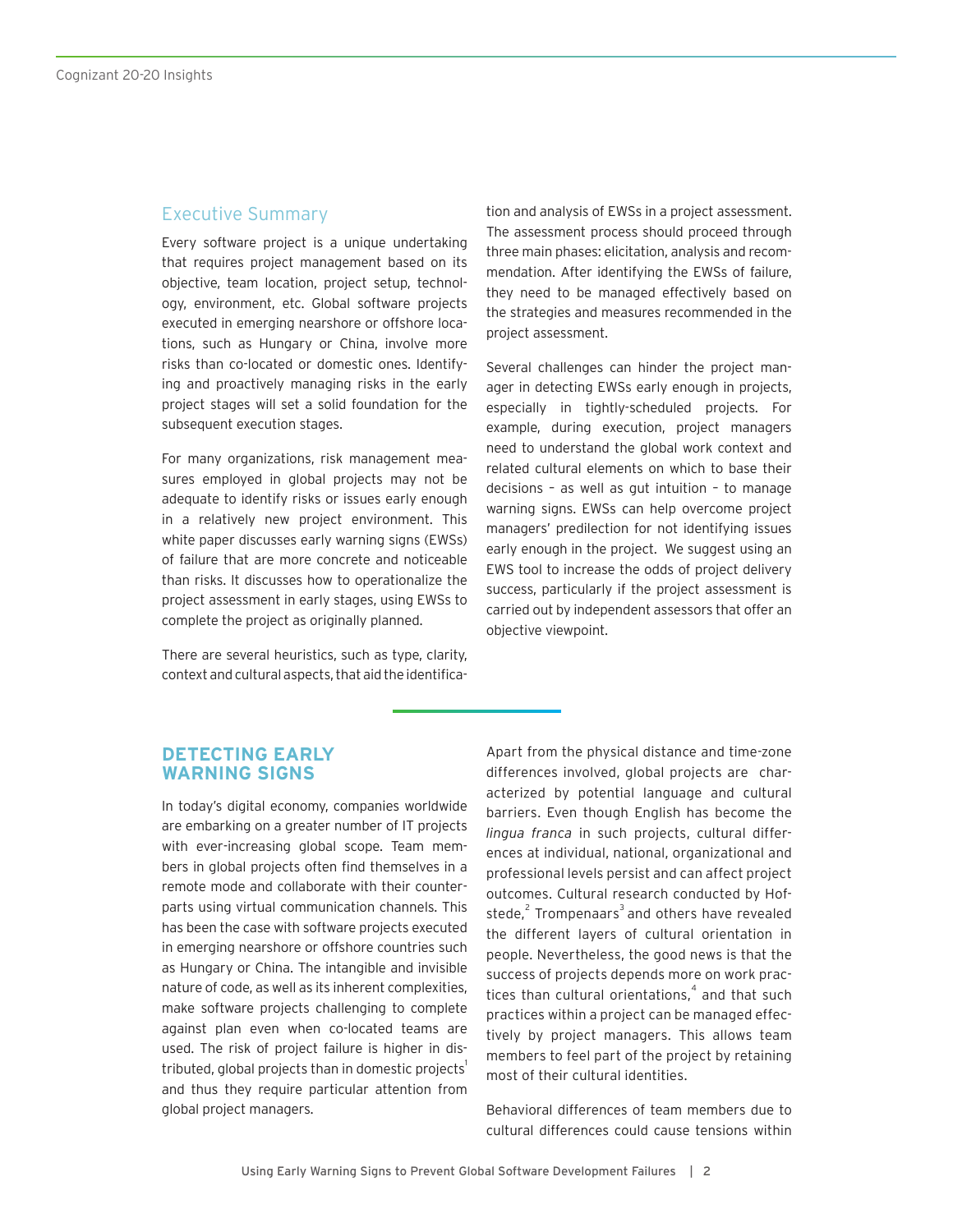The good news is that the success of projects depends more on work practices than cultural orientations, and that such practices within a project can be managed effectively by project managers. This allows team members to feel part of the project by retaining most of their cultural identities.

the project, especially if team members are new to global projects and do not possess a cultural understanding or intelligence regarding their peer behavior. Varying work practices among team members to provide a project deliverable could lead to problems with collaboration and thus result in the wrong deliverables that could eventually lead to project failures. Project issues need to be tracked and managed early within the project to steer the project back on track. If such failing issues can be identified and managed within the first 20% of the project timeline, the project can be completed according to the original plan. Picture a sailing boat on a time-restricted journey that has lost orientation and navigates back to the right direction if the mistake is found early enough.

EWS instruments are helpful in spotting potential project failures. An EWS can be defined as a

project situation or indication that provides concrete information about potential issues in the first 20% of the project's collaboration period. $\overline{5}$ An example of an EWS is a missing written commitment from a vendor team member regarding a deliverable. The vendor team member might have agreed with the client about the need for a deliverable in a meeting. However, the lack of an explicit agreement promising prompt delivery, especially in the absence of a trustful relationship, should be considered a warning sign. The EWS of failure is a type of risk that could potentially be managed better in the project. In contrast to risks, which can also be concrete in nature, EWSs offer a more concrete assessment of perceptions regarding project setup, output, situation or behavior. The perception level will be higher when concrete EWSs are searched for instead of risks that can be abstract.

Project issues need to be tracked and managed early within the project to steer the project back on track. If such failing issues can be identified and managed within the first 20% of the project timeline, the project can be completed according to the original plan.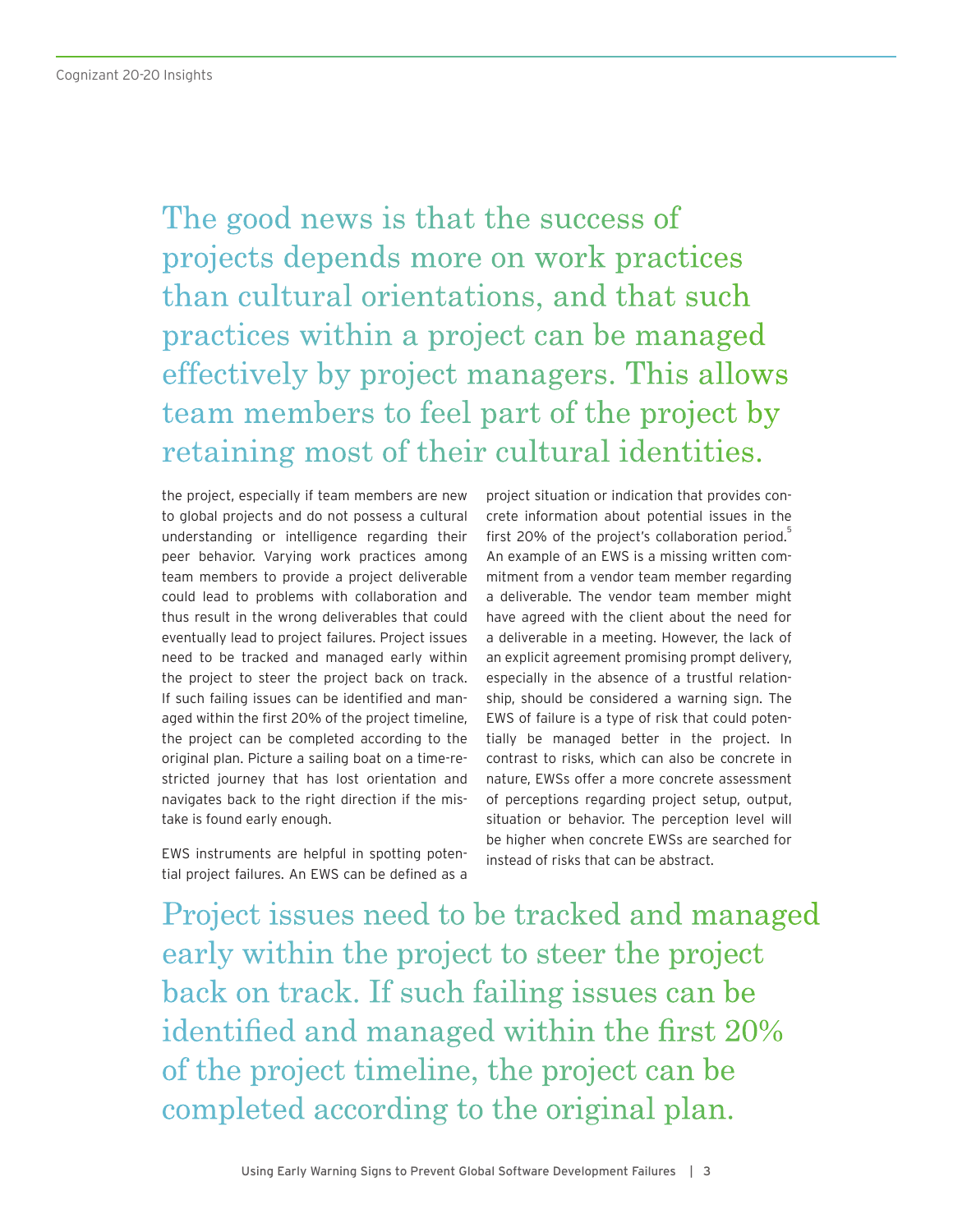This analysis within the first 20% of the project is recommended particularly for projects that are managed by project managers who have less global project experience and do not have the cultural intelligence to manage people from different national and organizational backgrounds.

Typically, risks are monitored for their probability and impact using the risk log or within a risks, assumptions, issues and dependencies (RAID) log. There are further extensions of RAID logs that include actions, decisions, constraints, etc., and they accompany the project throughout the lifecycle. While it is also possible to track EWSs of failures within the risk log, a project assessment, using EWSs within the first 20% of the project calendar, will provide the most value in terms of corrective actions that could put the project back on track. This analysis within the first 20% of the project is recommended particularly for projects that are managed by project managers who have less global project experience and do not have the cultural intelligence to manage people from different national and organizational backgrounds. Team members in global projects will have varying values and attitudes, and thus their behaviors can make project management challenging.

The visibility of the project manager within the project makes this person the best candidate for carrying out the project assessment. As noted, they can potentially integrate EWSs into the risk log or within the RAID log to manage the project signals. Nevertheless, the project assessment should ideally be carried out early in the project calendar by independent assessors to obtain independent and objective perspectives.

### **DIMENSIONS FOR IDENTIFYING EARLY WARNING SIGNS**

When assessing potential failures in global software projects, several heuristic dimensions must be considered for proper identification and analysis of EWSs. The dimensions include type, clarity, context and cultural aspects (see Figure 1).



#### Dimensions for Identifying Early Warning Signs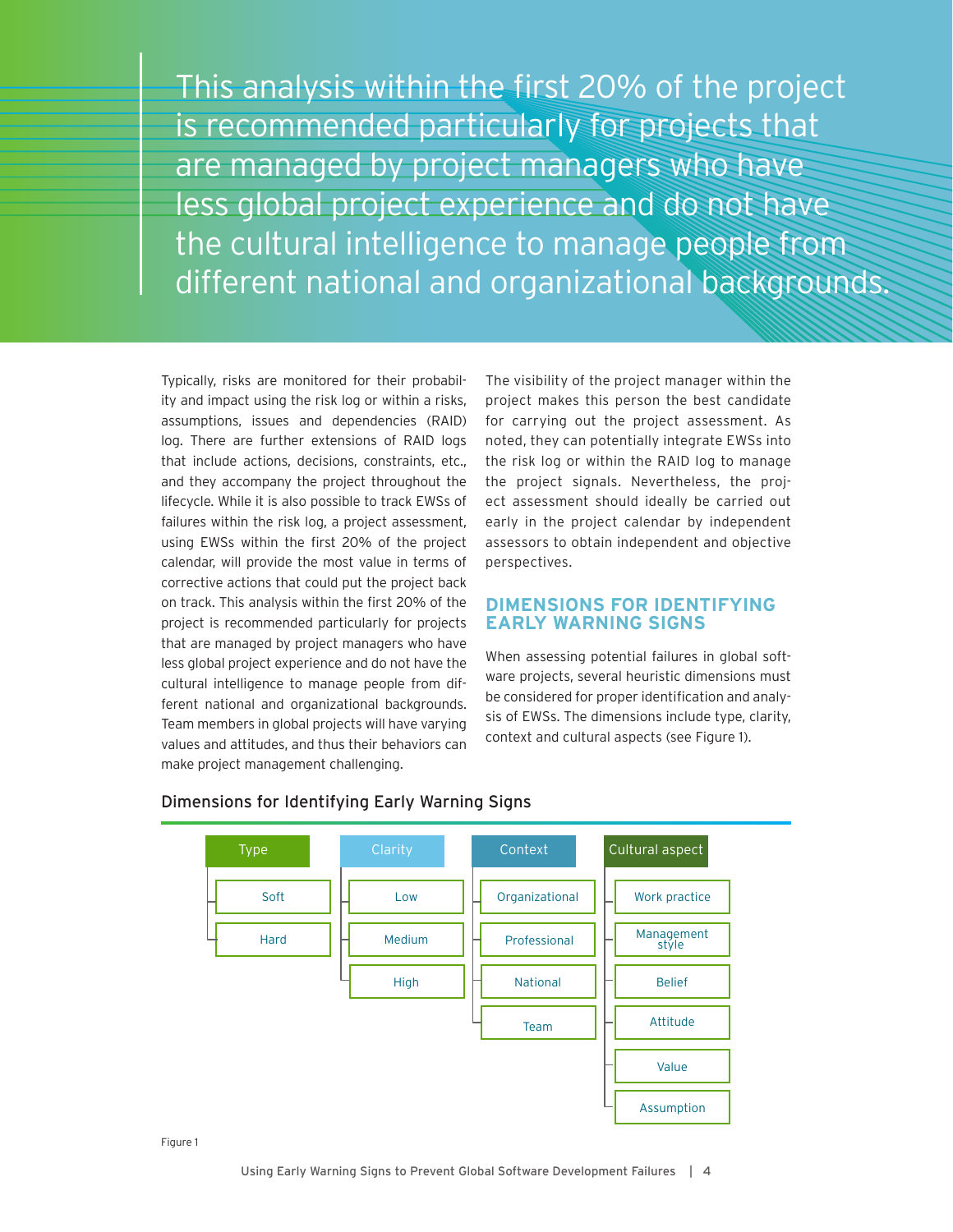The type of EWS could be either soft or hard.<sup>6</sup> Hard EWSs involve technical deliverables that are easier to measure and detect (e.g., the deviation in project deliverables), whereas soft EWSs are human-related and typically involve behavioral complexities of team members (e.g., junior team members are silent in front of their seniors). Soft EWSs are more challenging to detect when there are multiple cultures involved; some national and team cultures are more dominant than others.

In order to establish EWS reliability, clarity needs to be assessed. Based on signal intensity, it can be high, medium or low to become a potential issue. Low clarity of an EWS means that the warning sign is not strong enough to provide clear indications and, as such, certain false positives could also appear in the assessment. High clarity means that the identified EWS can be clearly related to an impending issue. A high level of clarity corresponds to the high probability of a signal or risk becoming an issue, and one needs to take action based on signals.

Assessing context will help to understand and differentiate the signs that require checking. The main contexts span organizational, professional, national and team attributes. Among these contexts, the professional context requires special attention, as the software development profession is different from sales and marketing or human resources, and as a result the subtleties of professional behaviors need to be kept in mind during the analysis.

Further, based on the contexts, several cultural aspects provide hints regarding the way individuals work and behave. Characteristics that require deep analysis during the assessment include team work practices and management styles, as well as team members' underlying beliefs, attitudes, values and assumptions. These underlying aspects typically remain invisible and require more scrutiny to assess.

## **ASSESSMENT OF PROJECTS USING EARLY WARNING SIGNS**

EWS assessment within a project involves three phases, as illustrated in Figure 2. In the elicitation phase, stakeholders closest to the project (e.g., the project manager, technical project manager and engagement manager) are interviewed to elicit project signs, situations or indications that could lead to potential issues. Focus groups and workshops involving multiple people working from the same area (e.g., business analysis or quality management) could provide further focused information regarding a project's warning signs. As software is intangible, there is a lack of intensity and subtlety in the early project stages. Only once the final or intermediate deliverables are provided can project managers usually detect issues.

In the analysis phase, based on the EWSs elicited, the project assessor needs to confirm their existence and check for associated potential project issues. The aforementioned EWS dimen-



#### EWS Assessment Phases

Figure 2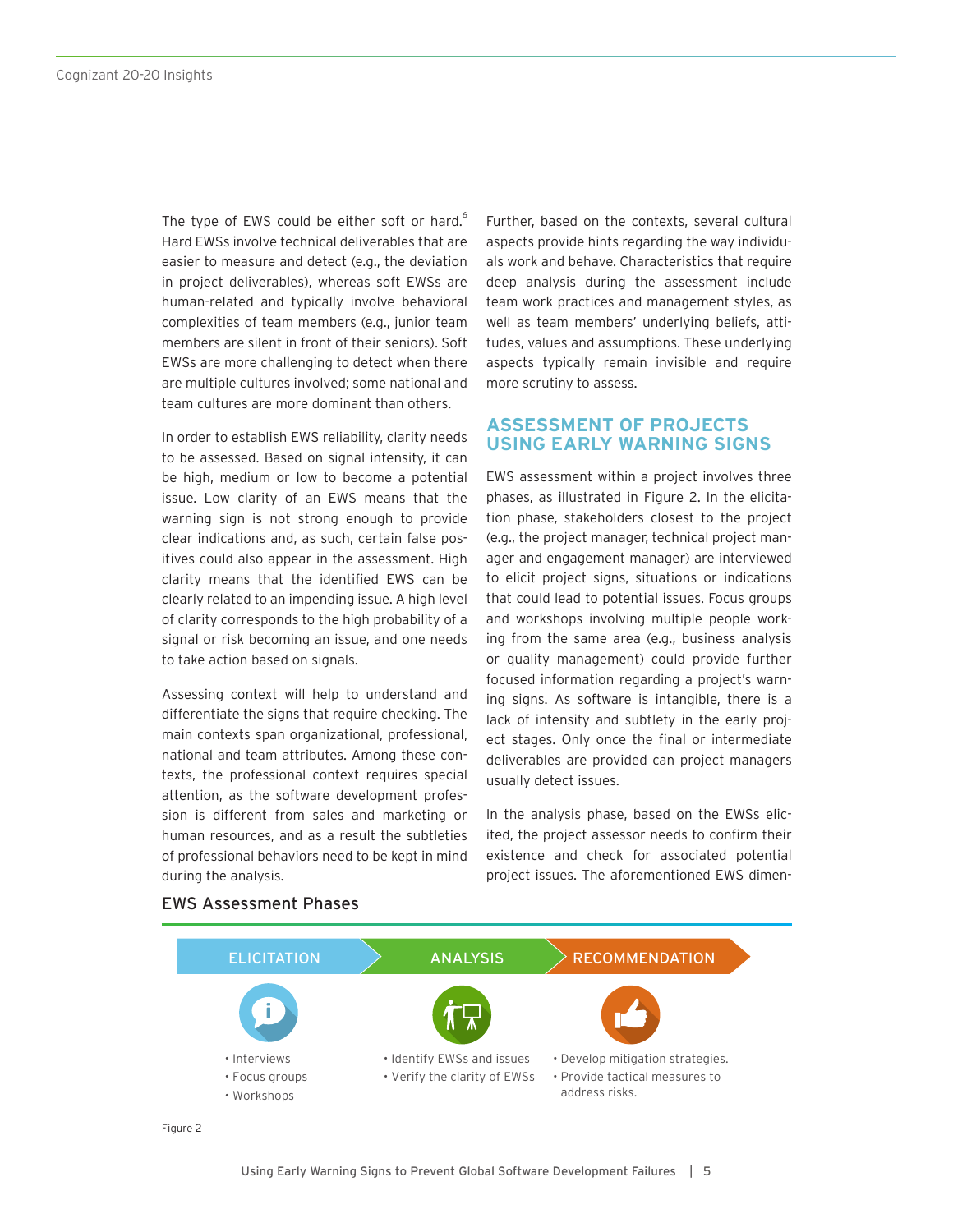sions form a basis for analysis in this phase. With the warning signs in global software projects becoming clearer as the project progresses, it is important to note the clarity of the sign in order to assign it to an upcoming issue. If more EWSs point to a potential issue, clarity will improve and thus they may require particular attention. If the situation allows, the identified EWSs could be verified with vendor or client counterparts to gain even better clarity.

Based on the analysis of identified EWSs in the project to produce turnarounds, the recommendation phase then involves the development of corrective measures and mitigation strategies for each EWS. This step involves recommending quick corrective measures as well as mediumor long-term remedies. An example of an EWS assessment is depicted in Figure 3.

#### **PROJECT MANAGEMENT FRAMEWORK AND WORK CULTURE IN GLOBAL PROJECTS**

In global project execution, it is particularly important to look for EWSs in two domains: shared project management framework and shared work culture. $^7$  The shared project management framework comprises common structures required to execute the global project such as project management methodology, document management, change management, infrastructure management, etc. They are prerequisites for global teams to execute and move forward with the project, especially when the vendor and client have different organizational and professional cultures. Both vendor and client need to agree on a common project framework that will result in shared execution structures.

Shared work culture involves the common understanding of work practices and behaviors of team members based on work contexts and cultural orientations. Despite cultural differences among team members, an awareness of their cultural orientations, especially by project managers, will help to avoid misunderstandings, miscommunications and misjudgments within distributed teams. The resulting working and management styles of remote teams could be an amalgam of different styles that are either combined or adapted to fit the global team.

| <b>Early Warning Sign</b>                                               | <b>Originator</b>        | <b>Type</b> | Clarity       | <b>Potential Issue</b>                                      | <b>Mitigation</b><br><b>Strategy</b>                                                 |
|-------------------------------------------------------------------------|--------------------------|-------------|---------------|-------------------------------------------------------------|--------------------------------------------------------------------------------------|
| Sporadic<br>interactions between<br>client and vendor<br>teams.         | Tim Smith                | Hard        | <b>High</b>   | Lack of agreed<br>communication<br>structure.               | Set up a<br>communication<br>plan.                                                   |
| Knowledge feedback<br>mechanism shows<br>missing business<br>knowledge. | Catherine<br>Clinton     | Hard        | <b>Medium</b> | Vendor offshore team<br>lacks domain-specific<br>knowledge. | Plan a<br>comprehensive<br>knowledge<br>transfer.                                    |
| Team members are<br>silent.                                             | Tim Smith                | Soft        | Low           | Team members lack<br>communication<br>competency.           | Brief team<br>members<br>about client<br>expectations<br>regarding<br>communication. |
| Expectation gaps in<br>technical deliverable.                           | <b>Barbara</b><br>Muller | Hard        | Medium        | Vendor team members<br>lack required technical<br>skills.   | Assess technical<br>skills required<br>to deliver<br>requirements.                   |

#### EWS Assessment: An Illustrative Example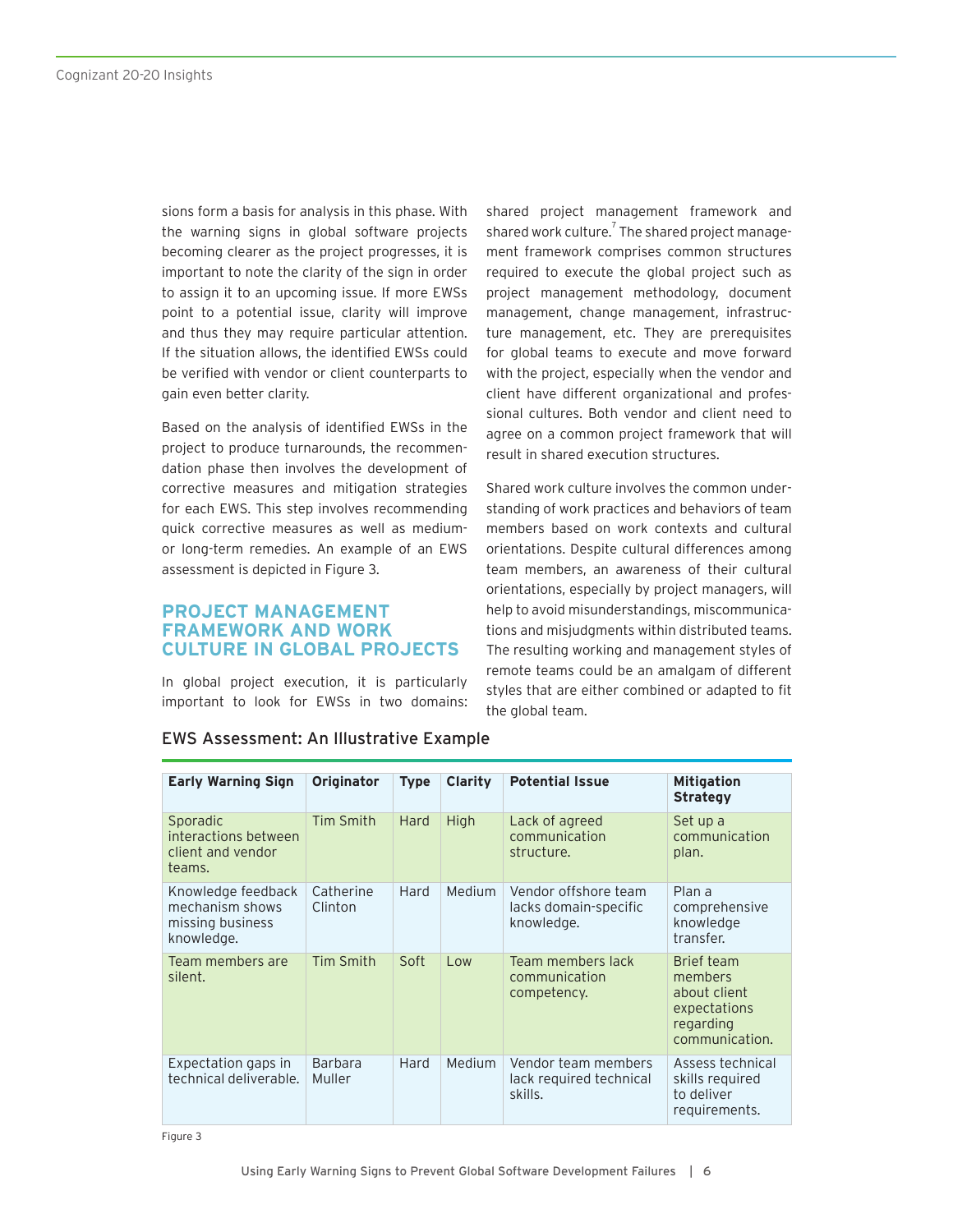## Early Warning Signs in Global Projects

| Category                                   | <b>Early Warning Sign</b>                                                                  | <b>Potential Issue</b>                                                                                         |  |
|--------------------------------------------|--------------------------------------------------------------------------------------------|----------------------------------------------------------------------------------------------------------------|--|
| Shared project<br>management<br>framework. | Missing definition or understanding<br>regarding deliverables.                             | Deliverables or outputs do not conform<br>to expectations.                                                     |  |
|                                            | Vendor and client teams have no<br>common data repository.                                 | Lack of document version<br>management.                                                                        |  |
|                                            | Lack of established change<br>management processes.                                        | Lack of project control regarding<br>budget and timelines.                                                     |  |
|                                            | Software and hardware versions<br>at client and vendor sides are not<br>identical.         | Software could result in poor<br>performance or even incompatibility.                                          |  |
|                                            | Nonfunctional requirements are not<br>known.                                               | Poor performance or security<br>vulnerabilities could result in<br>operational failure of system.              |  |
|                                            | Deadlines not met by vendor offshore<br>team.                                              | Cultural differences between vendors<br>and clients regarding deadlines could<br>lead to project delays.       |  |
| Shared work<br>culture.                    | Repeated expectation gaps in<br>deliverables.                                              | Quality of deliverables to affect project<br>execution and thus team trust.                                    |  |
|                                            | Lack of regular meetings between<br>vendor offshore and onsite teams.                      | Vendor onsite team could simply<br>expect the offshore team to provide<br>deliverables.                        |  |
|                                            | Missing openness by vendor to<br>communicate delays in advance.                            | Differing working styles could affect<br>project execution.                                                    |  |
|                                            | Vendor team members do not speak<br>openly in front of superiors.                          | Team hierarchies in vendor teams<br>could result in non-commitment for a<br>task unless confirmed by managers. |  |
|                                            | Vendor team members do not provide<br>explicit or written commitment for a<br>deliverable. | Courtesy in discussions between<br>vendors and clients could be<br>misunderstood as commitment.                |  |

Figure 4

Figure 4 lists some of the most prominent EWSs in global projects and their consequent issues. These EWSs could act as an initial checkpoint to begin the project assessment in global projects. The dominant context and their cultural aspects in the project provide hints regarding the identification of EWSs and the resolution of corresponding issues.

## **CHALLENGES TO DETECT EARLY WARNING SIGNS**

While identifying EWSs, it is also important to eliminate false positives based on their clarity. This elimination involves checking the early warning situations or indications with emerging potential issues, and possibly verifying with peers and counterparts whether the identified EWSs could potentially become an issue. EWSs become more concrete as the project progresses.

To ensure that the detected EWS is valid, project managers need to check for other indications that could also point to the same potential issue, which will provide more clarity to the EWS. The potential issue should then become the focus of attention. Such a confirmation could also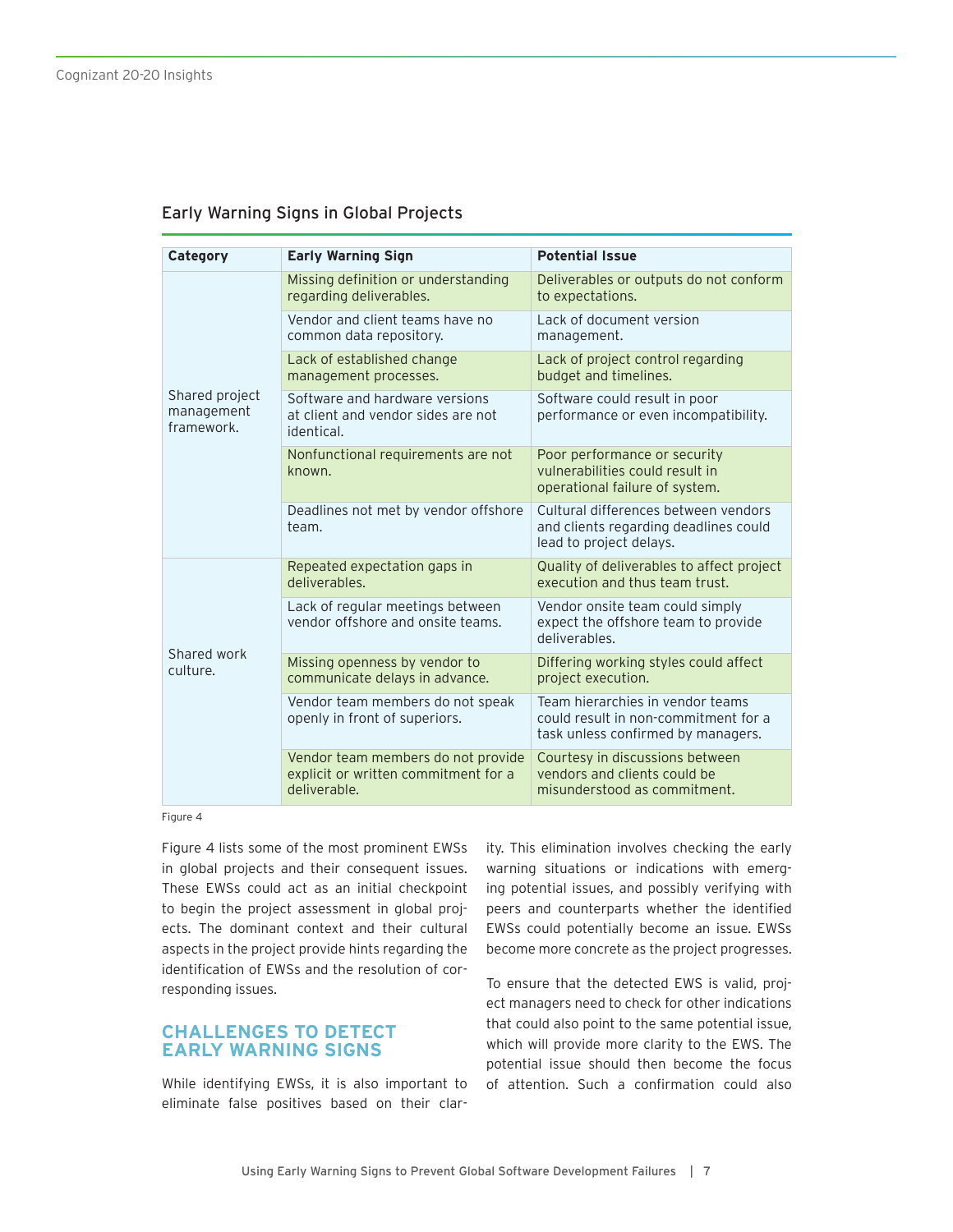involve a verification with the client or vendor to acknowledge the existence of an EWS and the potential issue.<sup>8</sup> This could especially be challenging in global software projects, in which vendors and clients face imperfect monitoring situations because of distributed project work. The IT industry is especially known for detecting issues very late because of the intangible nature of software.

The experience of project managers in global projects could help to detect EWSs in time. Novice project managers who lack the cultural intelligence of the work context will initially find themselves in a difficult position to manage global projects. With increasing experience and exposure to national and team cultures of the organizations involved, project managers will be better able to notice the management and working styles of team members. Knowledgeable or culturally intelligent managers could then notice the cultural differences and develop strategies accordingly to adapt, combine or enforce different working styles within the project.

The working and management styles of team members with more exposure to global projects involving different cultures will change since culture itself remains a dynamic construct. Detection of cultural subtleties involves intelligence regarding values, beliefs, attitudes, assumptions and resulting behaviors of team members. It will mostly require a gut feeling of project managers that will evolve with greater exposure to global projects. While detecting the patterns involved in cultural orientations, it is important not to use patterns (e.g., Indians always follow strict team hierarchies; Americans always behave like individualists) as stereotypes, but rather use their cultural learning as a basis to understand a team member originating from a different country. Team members who have worked on projects throughout various countries could exhibit different behavior as a result of their globalized work experiences. Working with people across countries needs to be considered as a positive and enriching asset rather than a liability in global projects.

#### **LOOKING FORWARD**

Identifying and managing EWSs could complement risk management measures in global projects. Although project managers can apply this instrument throughout the project, our recommendation is to use EWSs as a quick project assessment in early project stages to set the stage for further project execution. Detection and management of EWSs in early collaboration stages between global teams will allow the problems or risks to be resolved before they become real issues.

EWSs are more concrete and noticeable than risks as their existence can be perceived by the level of clarity, and therefore can be managed effectively. EWS detection in tightly scheduled projects remains a challenge as project managers need to employ their gut feelings to identify signals, as well as to eliminate false positives. Understanding the relevance of a common understanding of the project management framework and work culture in global software projects is also very important to avoid failure.

Depending on the outcome of the project assessment, several other EWSs related to the global team management, global team collaboration, team behaviors, etc., could be developed further for managing warning signs. Once EWSs are identified, project managers can manage them as they manage risks in global projects.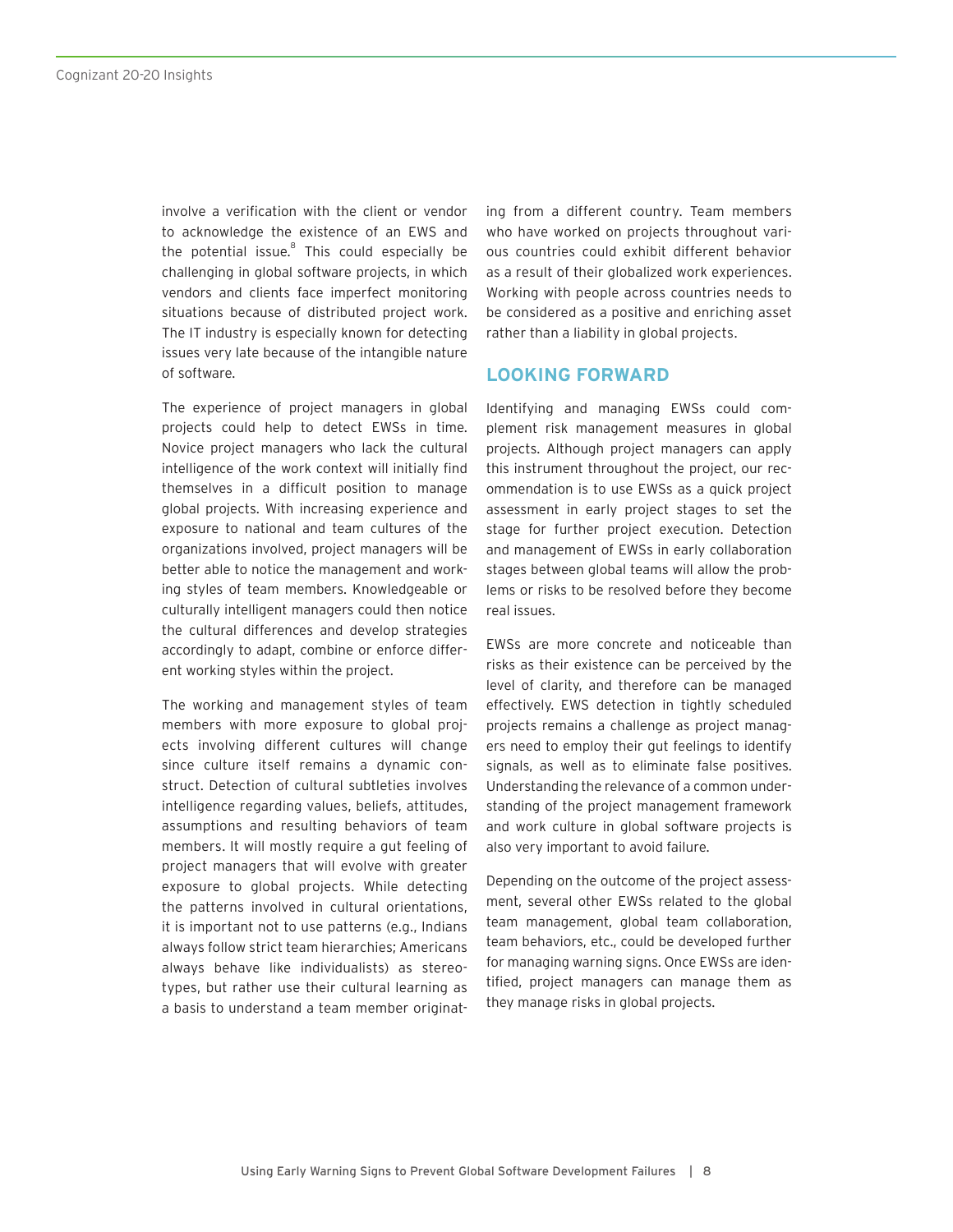# **FOOTNOTES**

- <sup>1</sup> Iacovou, C. L. and Nakatsu, R. (2008). "A risk profile of offshore-outsourced development projects." *Communications of the ACM*, 51(6), 89-94.
- <sup>2</sup> Hofstede, G. H. (1984). *Culture's Consequences: International Differences in Work-Related Values*. Sage Publications, Beverly Hills.
- <sup>3</sup> Trompenaars, F. (1993). *Riding the Waves of Culture: Understanding Cultural Diversity in Business*. Nicole Brealey Publishing, London.
- <sup>4</sup> Karahanna, E., Evaristo, J. R. and Srite, M. (2005). "Levels of culture and individual behavior: an integrative perspective." *Journal of Global Information Management*, 13(2), 1-20.
- <sup>5</sup> Philip, T., Wende, E., and Schwabe, G. (2013). "Exploring early warning signs of failure in offshore-outsourced software development projects at the team level." In: *21st European Conference on Information Systems*, Utrecht, The Netherlands.
- <sup>6</sup> Klakegg, O. J., Williams, T., Walker, D., Andersen, B. and Magnussen, O. (2010). *Early Warning Signs in Complex Projects*. Project Management Institute, Newtown Square.
- <sup>7</sup> Philip, T., Wende, E., and Schwabe, G. (2013). "Exploring early warning signs of failure in offshore-outsourced software development projects at the team level." In: *21st European Conference on Information Systems*, Utrecht, The Netherlands.
- 8 Philip, T., Wende, E. and Schwabe, G. (2013). "Why project managers fail to act upon early warning signs: evidence from failed offshore-outsourced software projects." In: *21st European Conference on Information Systems*, Utrecht, The Netherlands.

# **ABOUT THE AUTHOR**

Tom Philip Senior Consultant, Digital Transformation Team Dr. Tom Philip is a Senior Consultant within Cognizant Business Consulting's Digital Transformation Team. He has worked in the telecommunications, life sciences and aviation industries, and his works have appeared in leading publications. Tom's interest areas include global IT services, project management and project failures. He holds master's and Ph.D. degrees in information systems from the University of Zurich. Tom can be reached at [Tom.Philip@cogni](mailto:Tom.Philip%40cognizant.com?subject=)[zant.com](mailto:Tom.Philip%40cognizant.com?subject=).